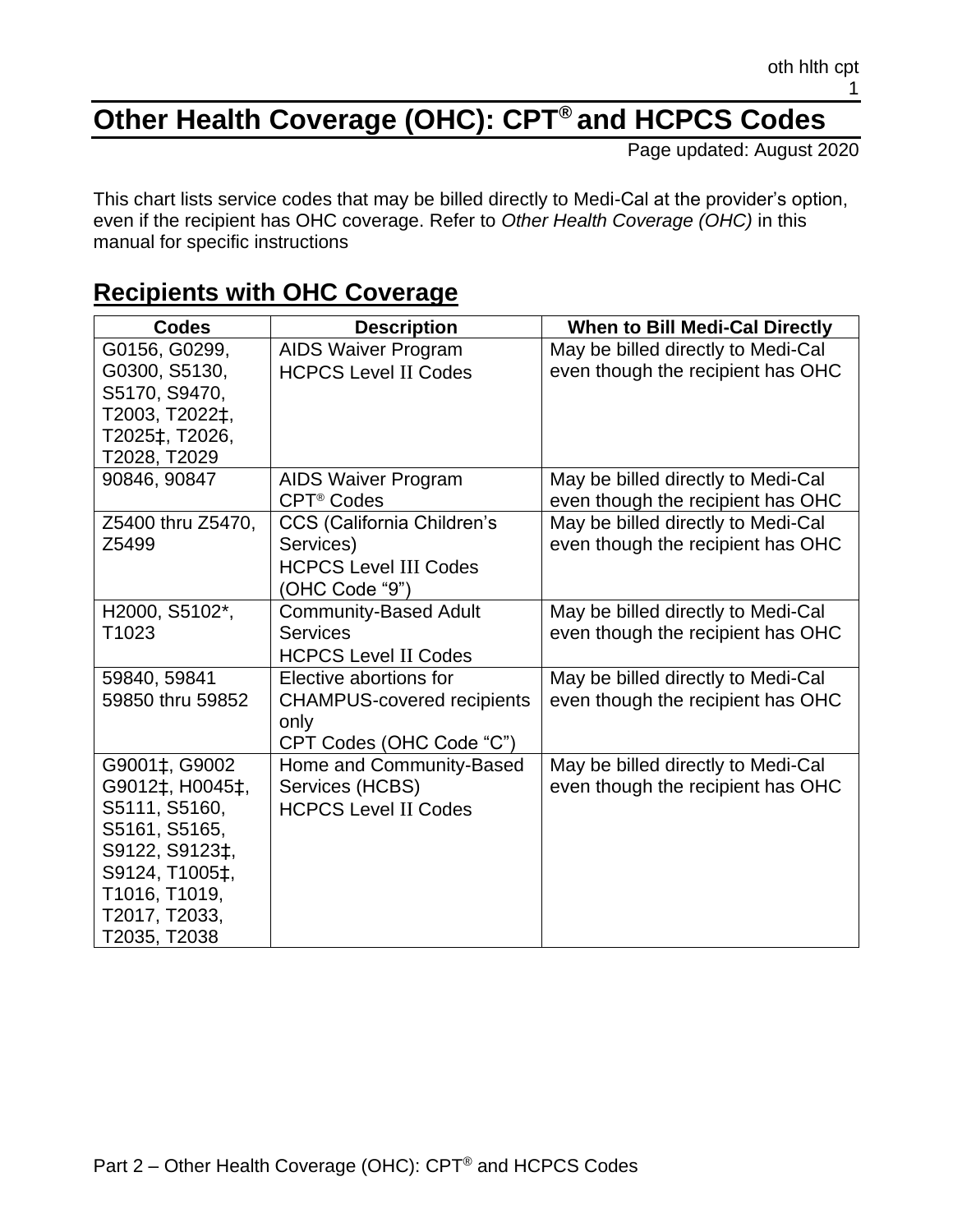Page updated: August 2020

| <b>Codes</b>                                                                     | <b>Description (alphabetical order)</b>                                                                                      | When to Bill Medi-Cal<br><b>Directly</b>                                    |
|----------------------------------------------------------------------------------|------------------------------------------------------------------------------------------------------------------------------|-----------------------------------------------------------------------------|
| 658                                                                              | Hospice Care Room and Board                                                                                                  | May be billed directly to Medi-<br>Cal even though the recipient<br>has OHC |
| A4335, A4554,<br>A6250<br>T4521 thru T4537<br>T4540 thruT4544                    | <b>Incontinence Medical Supplies</b><br>Medicare Part C Health Plan<br>recipients only. (OHC Code "F")                       | May be billed directly to Medi-<br>Cal even though the recipient<br>has OHC |
| A0130, A0225,<br>A0380, A0390,<br>A0420, A0422,<br>A0424, T2001,<br>T2005, T2007 | <b>Medical Transportation</b><br>Medicare Part C Health Plan<br>recipients only (OHC Code "F")                               | May be billed directly to Medi-<br>Cal even though the recipient<br>has OHC |
| Z8550 thru Z8599                                                                 | <b>Multipurpose Senior Services</b><br>Program (MSSP)                                                                        | May be billed directly to Medi-<br>Cal even though the recipient<br>has OHC |
| G0176, G9001,<br>G9012, H0045,<br>S5110, S9123,<br>T1005, T2022,<br>T2025        | <b>Partners for Children/Pediatric</b><br><b>Palliative Care Waiver</b><br>(PFC/PPCW) program<br><b>HCPCS Level II Codes</b> | May be billed directly to Medi-<br>Cal even though the recipient<br>has OHC |
| 90837                                                                            | <b>Partners for Children/Pediatric</b><br><b>Palliative Care Waiver</b><br>(PFC/PPCW) program.<br><b>CPT Code</b>            | May be billed directly to Medi-<br>Cal even though the recipient<br>has OHC |
| G9919, G9920                                                                     | Trauma screening                                                                                                             | May be billed directly to Medi-<br>Cal even though the recipient<br>has OHC |

**Note**: Reimbursement under the PFC/PPCW program requires a Service Authorization Request (SAR) or legacy authorization from the California Children's Services (CCS) program before a claim may be submitted.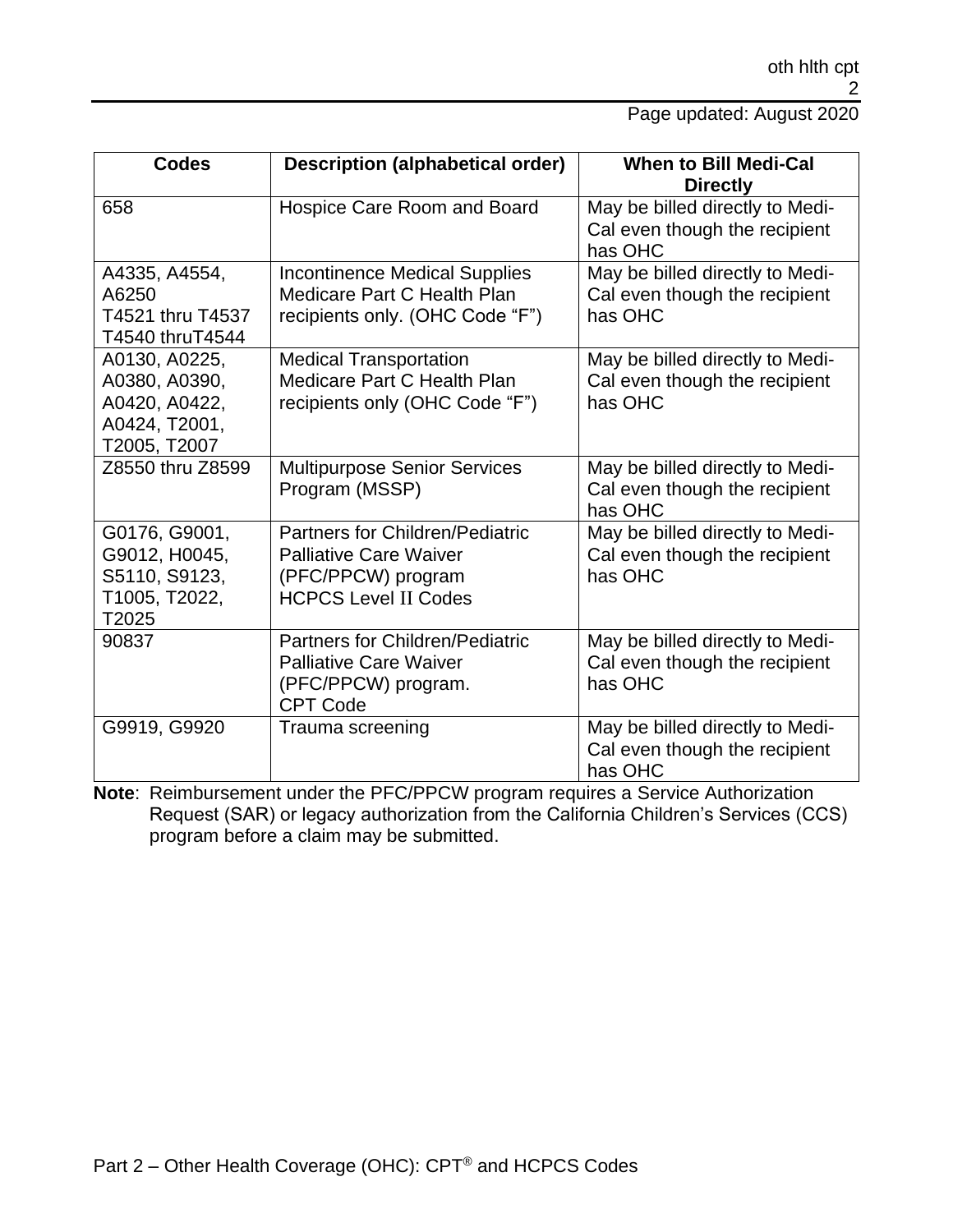## **Recipients with OHC Coverage Through an HMO**

The following services may be billed directly to Medi-Cal, unless the recipient has OHC coverage through an HMO. HMO benefits must be used first.

| <b>Codes</b>                                                                                                | <b>Description (alphabetical order)</b>                                                         | <b>When to Bill Medi-Cal</b><br><b>Directly</b> |
|-------------------------------------------------------------------------------------------------------------|-------------------------------------------------------------------------------------------------|-------------------------------------------------|
| Z5814, Z5816,<br>Z5820, Z5822,<br>Z5999                                                                     | Early and Periodic Screening,<br>Diagnostic and Testing (EPSDT)<br><b>HCPCS Level III Codes</b> | HMO benefits must be used<br>first              |
| G0156, G0162,<br>G0299, G0300,<br>S9123, S9124,<br>T <sub>1016</sub>                                        | Early and Periodic Screening,<br>Diagnostic and Testing (EPSDT)<br><b>HCPCS Level II Codes</b>  | HMO benefits must be used<br>first              |
| 97802 thru 97804                                                                                            | Early and Periodic Screening,<br>Diagnostic and Testing (EPSDT)<br><b>CPT Codes</b>             | HMO benefits must be used<br>first              |
| 90378, 90585,<br>90655 thru 90658,<br>90691, 90702,<br>90707<br>90713 thru 90717,<br>90723, 90726,<br>90733 | <b>Immunization Injection Codes</b><br><b>CPT Codes</b>                                         | HMO benefits must be used<br>first              |
| «96110<br>99381 thru 99385,<br>99391 thru 99395,<br>99461                                                   | <b>Preventive Medicine Pediatric</b><br>CPT Codes>>                                             | HMO benefits must be used<br>first              |